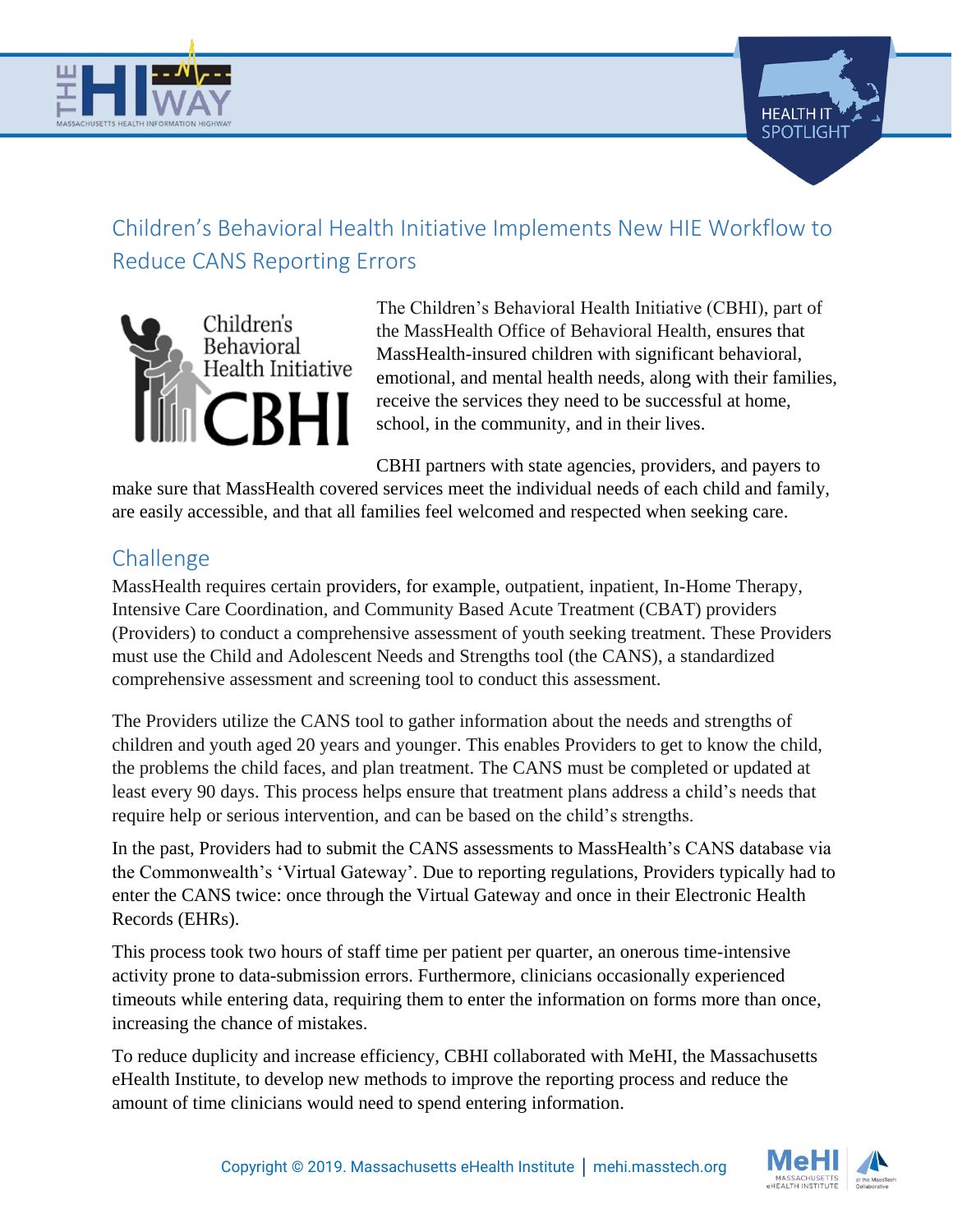# **HEALTH IT SPOTLIGHT**

# **Solution**

CBHI and MeHI worked with qualified behavioral health EHR system vendors to develop and implement CBHI CANS interfaces for their products. The vendor implementations enable the clinicians to complete the assessments within the EHR, automatically extract the data from the EHR into the required CANS format, and then send the assessment via the Mass HIway to MassHealth's CANS database. An active Mass HIway connection is required to use the new workflow.



The implementations also allow the clinicians to copy their previous assessment into their next assessment. This copy functionality enables clinicians to focus on updating the details, as needed.

These features significantly cut down on the time needed to complete new assessments. Creating the interfaced implementations eliminated the need to manually copy information from each behavioral health organization's CANS assessment tool through the Virtual Gateway. Once an assessment is completed, clinicians can now send the assessment directly to MassHealth's CANS database without using the Virtual Gateway.

MeHI's CBHI CANS Interface Development Grant provided \$193,000 in funding to four EHR system vendors to develop the new automated implementations. Each one worked with three behavioral health organizations across Massachusetts to pilot the new solution:

| <b>Grantee EHR System</b>        | <b>Behavioral Health organizations</b>       |
|----------------------------------|----------------------------------------------|
| eHana                            | 1. Bay State Community Services              |
|                                  | 2. CHD (Center for Human Development)        |
|                                  | Eliot Community Health (MSPCC)<br>3.         |
| Netsmart Technologies (MyEvolve) | 1. The Edinburg Center                       |
|                                  | 2. Gosnold on Cape Cod                       |
|                                  | 3. The Home for Little Wanderers             |
| <b>PsyTech Solutions</b>         | 1. Amesbury Psychological Center             |
|                                  | 2. Multicultural Wellness Center             |
|                                  | 3. Priority Professional Care                |
| <b>Qualifacts Systems</b>        | 1. Youth Opportunities Upheld, Inc.          |
|                                  | 2. Family Services Association of Fall River |
|                                  | BHN, Inc.<br>3.                              |

## **Implementation Challenges**

The main barrier to automating the workflow was designing the new functionality required in the EHRs. Copying information from previous CANS assessments to new ones could only be done manually in the old workflow, so automating the copying in a logical way needed to be designed from the ground up.

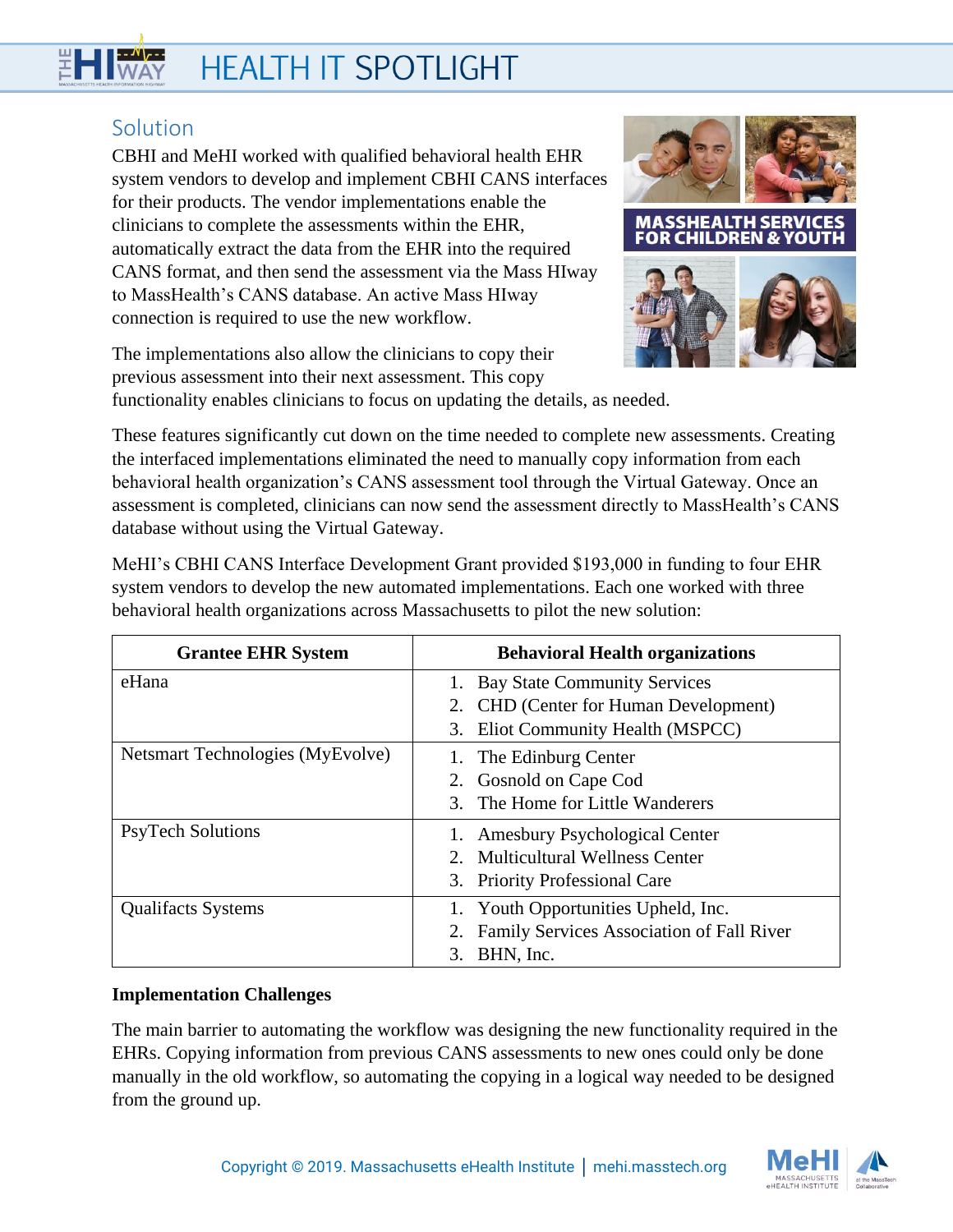## HI WAY **HEALTH IT SPOTLIGHT**

As is the case with implementing any new workflow, there was a learning curve when it came to training staff members and breaking old habits. For instance, clinicians at CBHI organizations such as The Home for Little Wanderers needed time to learn and adopt the new automated process. There was initial pushback as some staff members were less eager to try the automated workflow, believing the old methods worked well enough. However, as the workflow was integrated into their daily routines, the benefits became clear and reluctance dissolved.

#### **Feedback from Staff**

Implementation at the twelve pilot sites was successful, and the participating behavioral health centers observed a decrease in mistakes on forms and assessments, as they no longer had to copy the information manually through the Virtual Gateway.

"*The implementation of the automatic CBHI CANS interface through our vendor has positively impacted our workflow. Not having to visit the Virtual Gateway website every time and the ability to enter the data once into one system rather than two makes life easier for our clinicians*." - **Amesbury Psychological Center**

As staff became more used to the new workflow, staff dissent lessened. For example, The Home for Little Wanderers reported 98 percent compliance, with the vast majority of staff members now using the automated workflow.

#### **Support from MeHI**

MeHI's CBHI CANS Interface Development Grant was funded from MeHI's eHealth Institute Fund. Furthermore, MeHI worked with the behavioral health community to prioritize the CBHI CANS interface because the automation has the potential for significant impact and high return on investment. By leveraging the eHealth Institute Fund and working closely with vendors, healthcare organizations, and the Executive Office of Health and Human Services, MeHI was able to coordinate a complicated program and provide the project management and grant funding to secure a significant positive impact on the workflow for behavioral health providers.

*"This project was a great example of leveraging MeHI's eHealth Institute Fund to build a new solution that improves access to and use of technology to help behavioral health practices across Massachusetts."* – **Laurance Stuntz, MeHI Director**

#### **HL7 interface to the CANS database**

MeHI also worked with EOHHS to provide funding for the development of an HL7 interface which would allow providers to automatically submit assessments via the Mass HIway. The HL7 interface defines the business rules for formatting and sending the data to the state's CANS database. All the vendors used the HL7 interface to develop their automated EHR solution for sending the assessments to the state's CANS database via the Mass HIway.

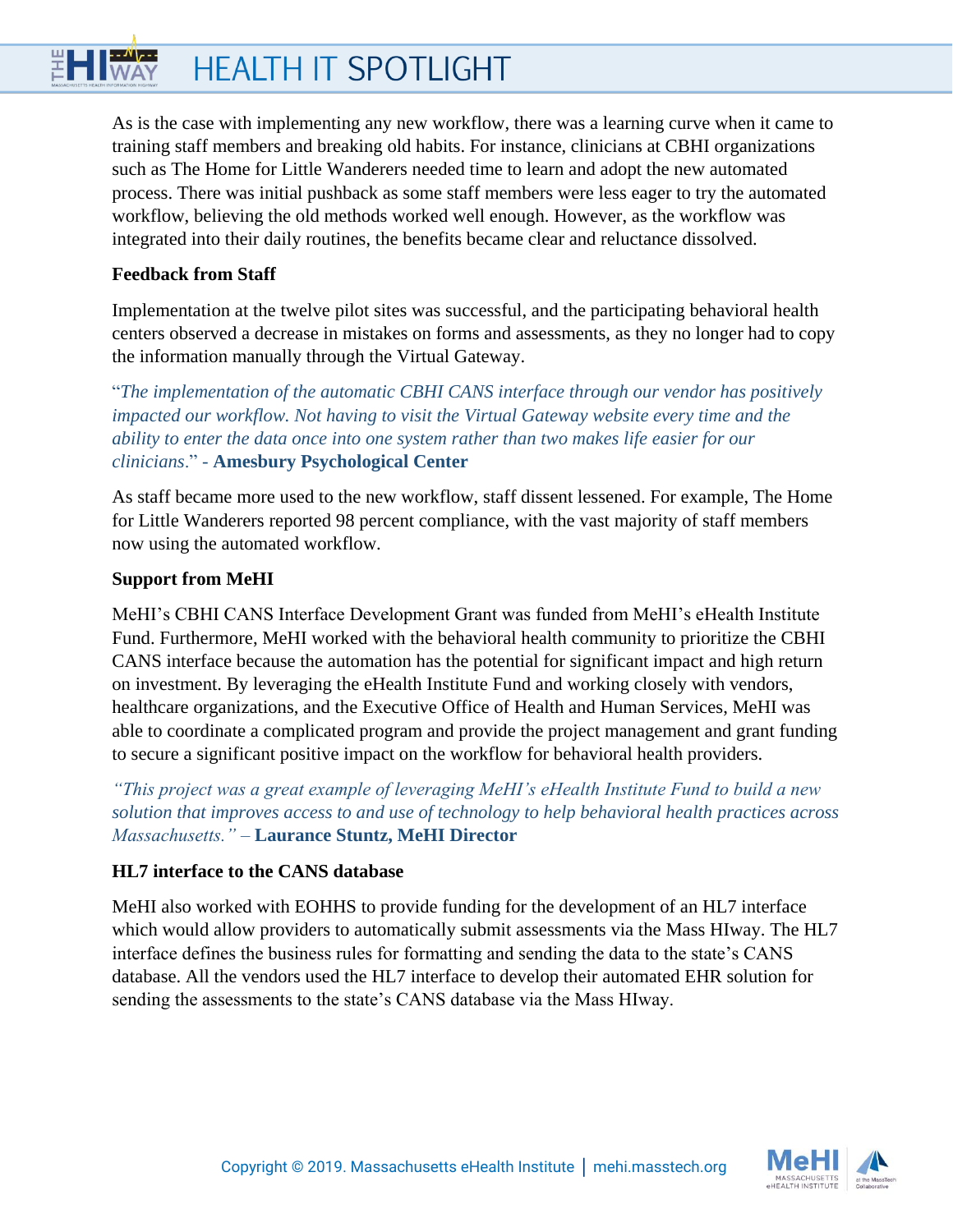## 뛝 **HEALTH IT SPOTLIGHT**

# Impact

As of June 2018, all behavioral health organizations that participated in the MeHI grant program have been sending CANS assessments via the new workflow. Soon after implementation, it was easy to observe the benefits from the automated process.

The old method was multi-step and offered many avenues for unintentional data errors. The new workflow is streamlined, with data being pulled directly from the patient's existing record in the EHR. The new interfaced implementations compile the data, enable the clinicians to complete the assessments more quickly, and then submit it directly to MassHealth's CANS database without requiring clinicians to spend hours entering the information manually.

Thousands of CANS assessments are submitted annually by Providers to the CANS database. This new automated workflow process was expected to expedite approximately 40,000 assessments sent to the CANS database from the twelve pilot organizations. The goal was to have 20 percent of those assessments sent through the new workflow. The pilot organizations far exceeded this goal by a factor of four, with roughly 80 to 85 percent of reports compiled during the pilot being sent to MassHealth using the automated process. The CANS project was successful well beyond the original impact and return on investment expectations.

"*Many of the children we work with at The Home have complex behavioral healthcare needs. We serve thousands of patients annually and offer five types of CBHI services, which results in many provider hours spent on CANS assessments submitted solely through the Virtual Gateway. The CBHI CANS Interface Development Grant allowed our EHR vendor to develop and implement an automatic CANS interface at The Home. By enabling this automatic interface, our workflow*  has become more efficient. We no longer encounter timeouts, cutting out the need for re-entry of *data, and the ability to enter the data into one system rather than the previous two has streamlined our workflow. Our providers can more easily and efficiently achieve the CANS reporting requirements, allowing for more time spent on patient care*." - **The Home for Little Wanderers**

#### **Recommendations**

At the beginning, some pilot organizations faced issues when their clinicians were adjusting to the new workflow process. For instance, The Home for Little Wanderers found that clinicians needed more guidance on how to troubleshoot errors as they learned the new system. With their implementation now successfully completed, their biggest recommendation to other organizations is to document everything.

Every potential misstep or error should be noted, along with troubleshooting guides and steps staff members can take to fix them. Having an outline or guide on what to do if mistakes were made would have eased the transition for the pilot organizations, potentially decreasing errors.